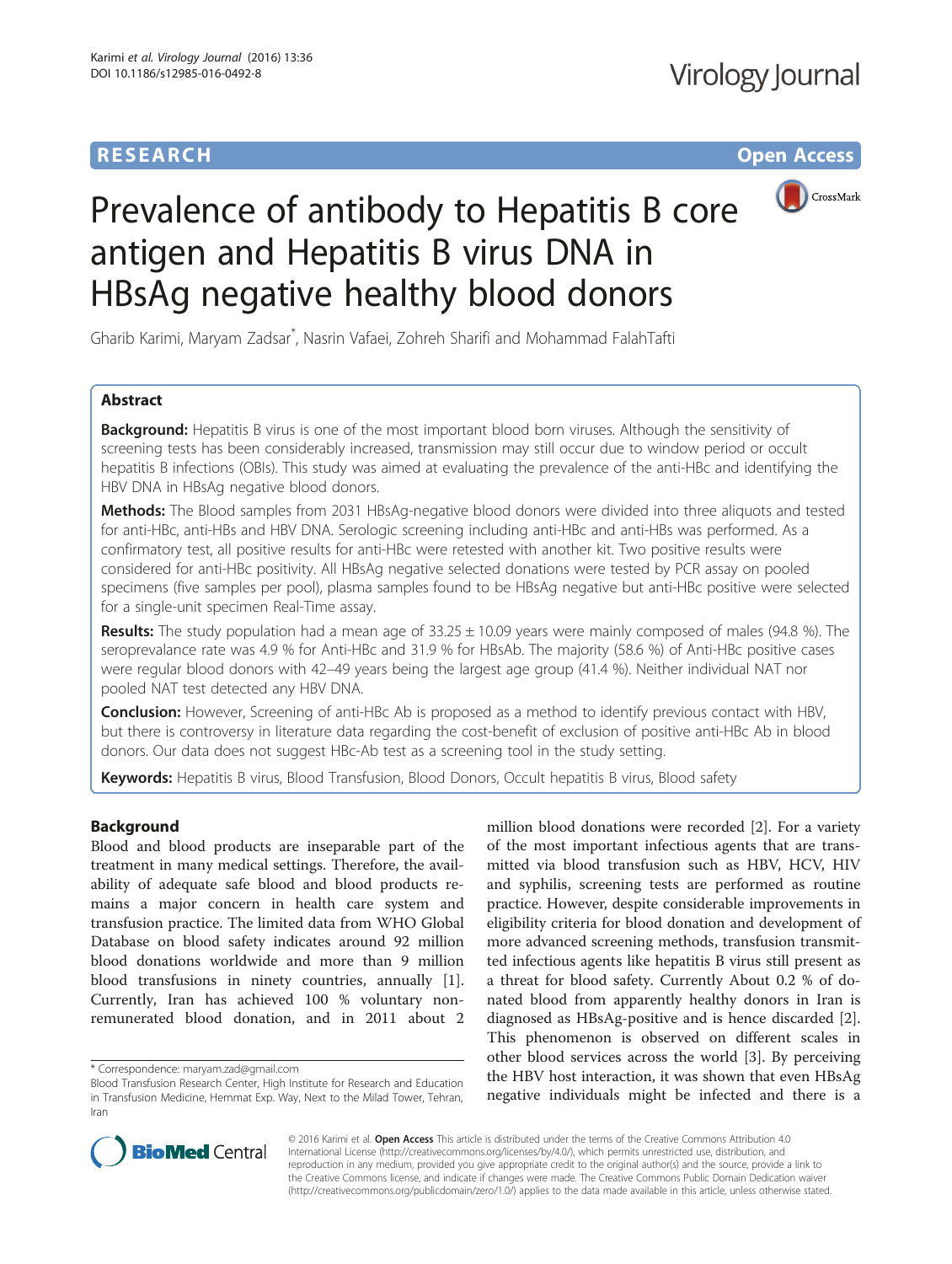chance of transmission especially upon transfusion. Thus, despite all efforts including the use of a highly sensitive HBsAg test, transmission may still occur from apparently healthy blood donors. This may be attributed to the inability of the screening tests to detect HBsAg during a window period or as a result of the occult HBV infections (OBIs). OBI arises when the HBV DNA is detected, while HBsAg remaining undetectable. In about 20 % of cases the only positive marker is HBV DNA but in other situations anti-HBc or anti-HBs could be detected as well. Several factors may be involved in OBI, including mutated HBsAg, low level expression of HBsAg or entrapment of antigen in the circulatory immune complexes [\[4](#page-4-0)–[6\]](#page-4-0). The prevalence of hepatitis B virus infection in the population and the sensitivity of laboratory methods could affect the reported prevalence rates of OBI [\[7](#page-4-0)]. Some studies have suggested that in HBsAg negative and anti-HBc positive cases, there is a possibility of low level infectious HBV viremia. This study was conducted in order to determine the frequency of anti-HBc and HBV DNA in blood donors with undetectable HBsAg. Since HBsAg test is the only screening method in Iranian blood donation centres, the necessity for supplemantary screening tests such as anti-HBc or NAT test were studied as well.

### Methods

During the time frame of the present study (2013), 86,182 blood donations from voluntary blood donors in two main blood collection centres (Kermanshah and Ahwaz) were evaluated for HBsAg. HBsAg positive donors were excluded and HBsAg negative donors were considered for inclusion in the study. The donors were categorized as first-time, repeated and regular donors on the basis of blood donation history and according to the definition by Iranian Blood Transfusion Organization (IBTO). Based on the calculated sample size, a total of 2031 HBsAg negative donations were randomly selected. The samples were centrifuged and plasma was separated. Each sample was divided into three aliquots and stored at −70 °C for further processing. The samples screened for anti-HBc, anti-HBs and HBV DNA according to standard procedures carried out in the laboratories of IBTO. This study was approved by the IBTO Ethics Committee. Anti-HBc positive and negative subjects were further studied in terms of demographic variables such as age, gender, occupational status, in addition to blood donation and vaccination history.

# ELISA tests

Serologic screening including anti-HBc (Cut-off  $= (NC + PC)/5$ ; OD = 450 nm; positivity of > 1.1) and anti-HBs were tested (DIA.PRO Diagnostic Bioprobes s.r.l, Milano, Italy) according to the manufacturer's instructions. All positive results for anti-HBc were retested with another kit (IgM-IgG-HBc Ab DADE Behring, Germany). Two positive results were considered for anti-HBc positivity.

#### Detection of HBV DNA

All HBsAg negative selected donations were tested by PCR assay on pooled specimens (five samples per pool) plasma samples found to be HBsAg negative but anti-HBc positive were selected for a single-unit specimen Real-Time assay. HBV-DNA was extracted from 200 μl of plasma by using the QIAamp DSP virus purification kit (Qiagen GmbH, Hilden, Germany) and detected with a commercial PCR kit (Qiagen GmbH, 4 Hilden, Germany) on a Light Cycler instrument (Roche Diagnostics-version2) according to the protocols recommended by the manufacturers. In each run, we used plasma negative and positive samples to prevent false positive and negative results. Also, to verify both steps DNA extraction and inhibition in PCR reaction, internal control was used for all samples. The lower detection limit for Real-Time PCR in this study was 9 IU/mL. Also, for confirmation of the results obtained, another sensitive in house HBV-DNA NAT was used that the sensitivity of the assay for HBV-DNA was 30 IU/ml. The analytical sensitivity of the PCR test was assessed using triplicate analysis of 10-fold serial dilutions of the world health organization (WHO) international standard for HBV (NIBSC; Hertfordshire, United Kingdom). The 95 % detection limits of the assays were calculated by probit analysis. The lower limit of detection of the PCR was 20 IU/ml. Clinical specificity was determined using 100 blood donor samples that were negative for HBV DNA, resulting in a clinical specificity of 100 %. The clinical sensitivity of the PCR assay was determined using a low-titer dilution series of an HBV genotype D specimen. HBV DNA was diluted to concentrations of 150, 125, 100, 75, 40, 30, 20 and 10 IU/ml. The lower limit of detection of the PCR was 30 IU/ml. For detecting all of the HBV genotypes, WHO International Reference Panel, containing hepatitis B virus genotypes A–G was used for assays.

#### Results

During the study period, 86,182 units of blood from volunteer donors were collected. A total of 102 (0.12 %) blood donors were HBsAg positive and therefore were not further evaluated. As shown in flow-chart, the results of this study were obtained from three laboratory tests: Anti-HBc, Anti-HBs and NAT (Fig. [1](#page-2-0)). Anti-HBc positivity rate was 4.9 % (99/2031). The study population consisted of 1928 males (94.92 %) and 103 females (5.08 %), between 18 and 65 years with a mean age of  $33.25 \pm 10.09$ . The anti-HBs positivity rate was 31.9 %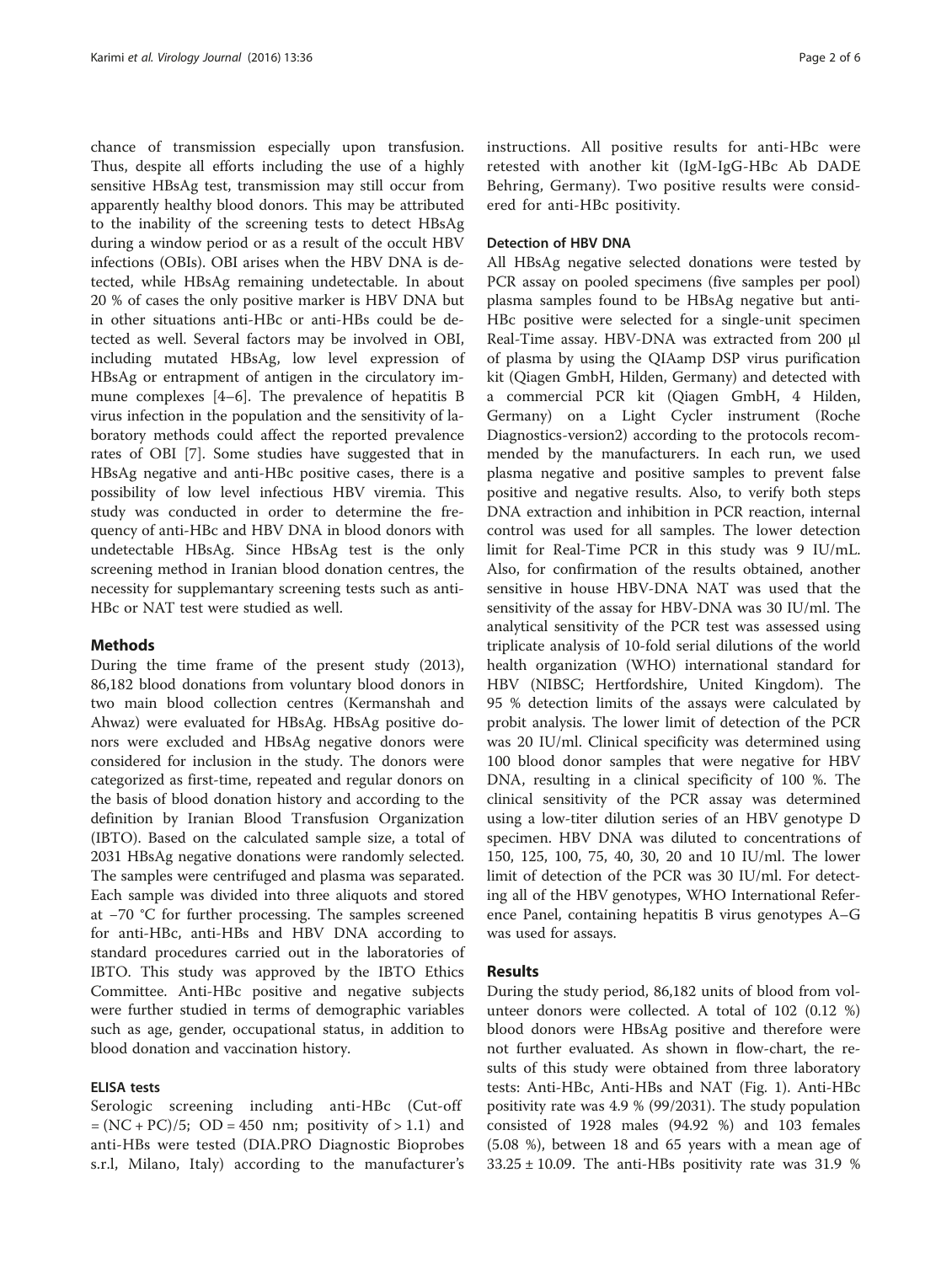<span id="page-2-0"></span>

(647/2031) among the entire study population. It is reported a vaccination history in 591 (29 %) of blood donors of which 380 (64.3 %) were Anti-HBs positive. The majority (98.9 %) of Anti-HBc positive donors were male and mainly from the 42–49 year age group (41.4 %). There were statistically significant differences between Anti-HBc positive and negative donors in age groups  $(p = 0.001)$ . In anti-HBc positive subjects, 15.2 % (15/ 99) were anti-HBs negative. Fifty-eight (58.6 %) of anti-HBc positive individuals were regular blood donor. statistically significant relationship was observed between anti-HBc positivity and regular blood donation ( $P = 0.001$ ). All of the 99 anti-HBc positive samples that were tested by individual nucleic acid test were HBV DNA negative. Moreover, pooled NAT (five samples per pool) on the HBsAg negative samples (2031) did not show HBV DNA in any sample (Table 1).

# **Discussion**

Detection of hepatitis B virus in blood donors with Australia antigen test (HBsAg test) began in 1970. In respect to the above mentioned issue, Iranian Blood Transfusion Organization since its establishment in 1974 has screened all donated blood for hepatitis B virus.

In 1979, the prevalence of HBsAg among voluntary blood donors in Iran was reported to be 3.4 % [\[8\]](#page-4-0). However this rate has been dramatically decreased over the past 30–35 years and the current prevalence rate of HBsAg among voluntary blood donors has reached to 0.2 % [\[2](#page-4-0)], with variations between different regions. Furthermore, HBV prevalence rate of 2.14 % has been reported in the general population [\[9](#page-4-0)]. This decrease could be attributed to the improvement in donor selection procedures along with the application of community based preventive measures such as integration of HBV vaccination in Expanded Programme on Immunization (EPI) since 1993, increased community health education, and development of highly sensitive screening tests. Owing to these safety strategies post transfusion hepatitis is now a very rare event. No evidence about the incidence of post transfusion hepatitis B in Iran has been found. In a review article published by H. Rezvan et al. the prevalence of HBSAg in β thalassemia major and haemodialysis patients (as multitransfused patients) has been reported around the general population [[10\]](#page-4-0). Even though, there were no evidence that they are actually infected via blood transfusions. So that, we are not capable to find any evidence in case of post transfusion hepatits B prevalence in Iran. Nevertheless, circulating HBV DNA in HBsAg negative blood donors (occult HBV infection) can be a threat to blood safety. Therefore, performing HBsAg test does not eliminate the risk of HBV transmission to blood recipients completely. It has been reported that OBI is associated

Table 1 Serological prevalence and other characteristics among blood donors

|                     |            | Serological profile |                  |                 |                   |        |  |
|---------------------|------------|---------------------|------------------|-----------------|-------------------|--------|--|
| Characteristics     |            | $HBSAb +$           | $HBSAb +$        | $HBsAb -$       | $HBsAb -$         |        |  |
|                     |            | $HBCAb +$           | $H B C A b -$    | $HBCAb +$       | $HBCAb -$         |        |  |
|                     |            | 84 (4.1 %)          | 563 (27.76 %)    | 15 (0.74 %)     | 1369 (67.4 %)     | 2031   |  |
| Mean age $\pm$ SD   |            | $42.6 + 9.95$       | $35.3 \pm 10.4$  | $39.6 \pm 11.8$ | $34.6 \pm 8.9$    | $\sim$ |  |
| Donor type          | First time | 16 (19 %)           | 82 (14.6 %)      | 7(46.7%)        | 300 (22 %)        | 405    |  |
|                     | Repeated   | 16 (19 %)           | 128 (22.7 %)     | $2(13.3\%)$     | 290 (21.1 %)      | 436    |  |
|                     | Regular    | 52 (62 %)           | 353 (62.7 %)     | 6(40%           | 779 (56.9 %)      | 1190   |  |
| Vaccination history |            | 30/84 (35.7 %)      | 350/563 (62.2 %) | 4/15(26.7%)     | 207/1365 (15.2 %) | 591    |  |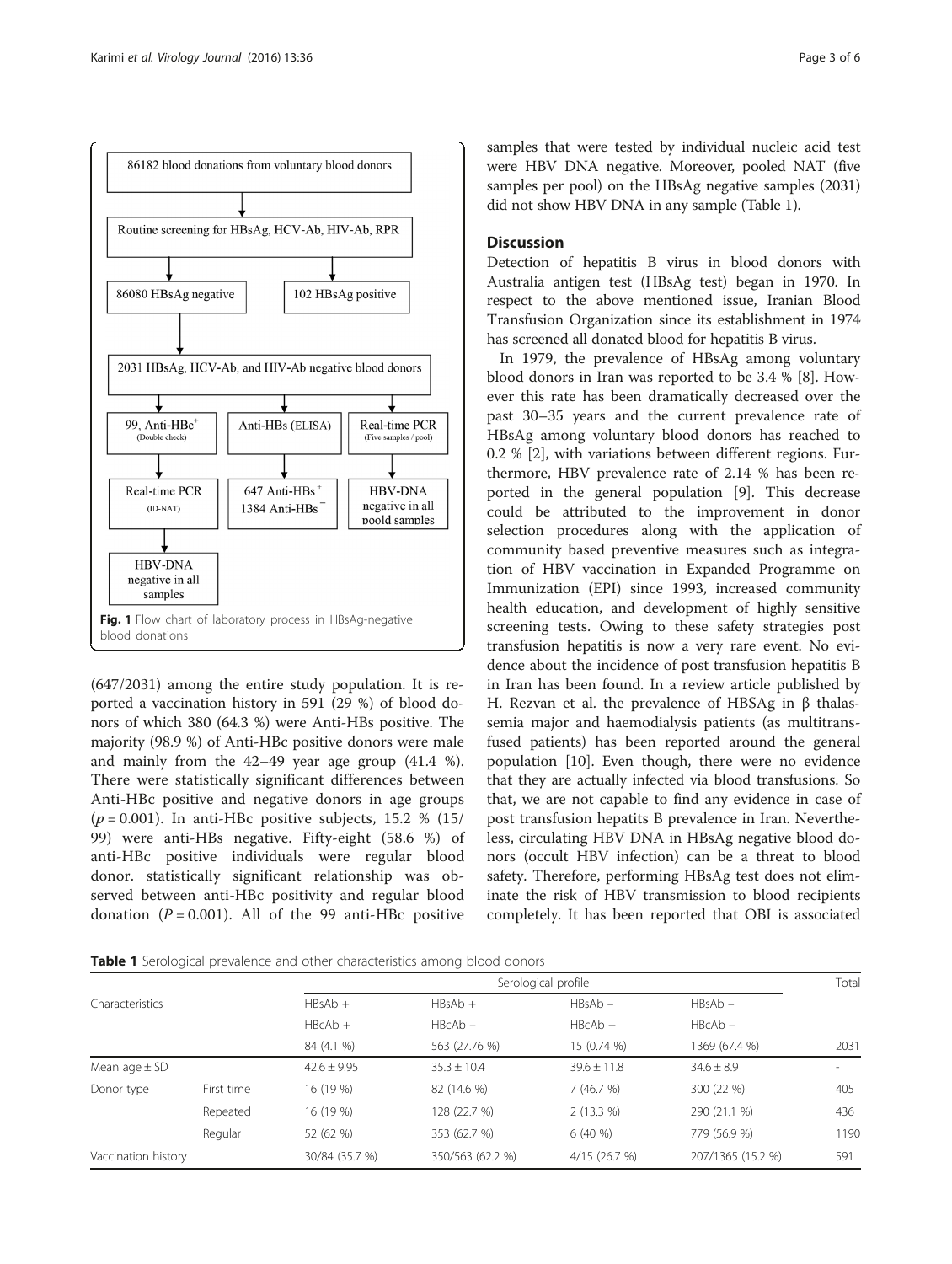with the presence of anti-HBc or anti-HBs. Even more, in some cases neither anti-HBc can be detected nor anti-HBs [[11](#page-4-0)]. Given the above considerations, it is proposed that implementing genomic screening (NAT) in high and low prevalence countries could lead to substantial safety in view of window period and OBI related risk of transfusion transmitted Hepatitis B. The detection limit of NAT ranges from 1:1000 to 1:50,000 depending on the epidemiology and sensitivity of the assay as described by Alain [\[3](#page-4-0)].

The rate of positive serologic test results for anti-HBc was found to be 4.9 % in the present study and isolated anti-HBc were found in 15 cases (0.74 %). In the literature, anti-HBc prevalence rates between 2.1 and 11.5 % has been reported among Iranian blood donors (Table 2), and the prevalence of anti-HBc in Iranian general population has been reported to be 16.4 % [\[22\]](#page--1-0). Thus, our results are in accordance with the literature data. The slight differences between our results and the previous ones may be described by many factors such as different sample size, laboratory methods, and different epidemiological conditions.

Several conditions may result in positive isolated anti-HBc in an apparently healthy blood donor. One possibility is recovered past HBV infection, which did not apply to our donors as they had no history of hepatitis. Nevertheless, hepatitis B infections are sometimes asymptomatic and patients do not manifest jaundice or any other symptoms/signs. Another possibility is false-positive results due to be poor specificity of the test [[23\]](#page--1-0). To minimize false-positive results, we repeated the test with the same method, and all reactive samples were positive in repeated measurements. Finally, there is risk of HBV transmission in pre-seroconversion widow period, i.e. a period that infected blood donors have not been seroconvert yet, hence HBsAg and anti-HBc are negative. Therefore, in addition to anti-HBc positive cases, all HBsAg negative samples were also evaluated by minipool nucleic acid testing. Our study demonstrated an anti-HBs prevalence rate of 31.9 % (647/2031) in HBsAg negative blood donors. Specimens from 84 blood donors were positive for both anti-HBs and anti-HBc. Thus, 563 blood donors were positive for anti-HBs alone. Regarding the vaccination history of 591 cases, it appears that in spite of vaccination, 28 subjects could not produce the HBsAb response.

Considering the fact that concurrent detection of anti-HBc and anti-HBs might be assessed as an indicator of past exposure and recovery, it can be inferred from our results that 4.1 % of our donors had a history of infection, and were immune due to previous exposure/infection. There is evidence that HBV DNA can be detected even in anti-HBs positive blood donors [[24](#page--1-0), [25\]](#page--1-0). Thus it has been suggested that the presence of anti-HBs antibody does not rule out the possibility of HBV transmission. In this study, no HBV DNA in the serum samples of HBsAg negative blood donors was detected regardless of positive or negative anti-HBc and anti-HBs test results. A review of the similar published studies in Iranian blood donors shows different statistics. According to a review of 11 published articles, the prevalence of HBV DNA in HBsAg negative/anti-HBc positive blood donors varied from 0 to 50 % (Table 2). These studies have been carried out in different geographical areas and also have used different PCR methods such as qualitative, real time and nested PCR. Our study as well as three other studies suggests the absence of OBI in the studied blood donors. Therefore it may be suggested that these results may be influenced by methods and/or laboratory conditions (sampling condition, testing methods and

Table 2 Reported prevalence of Anti-HBc, HBV DNA and OBI in HBsAg Negative blood donors based on some published studies in Iran

| Reference                          | City      | Number of donors (HBsAg <sup>-</sup> ) | Anti-H $Bc^+$ n $(\%)$ | HBV DNA <sup>+</sup> /Anti-HBc <sup>+</sup> n (%) | OBI n (%)    |
|------------------------------------|-----------|----------------------------------------|------------------------|---------------------------------------------------|--------------|
| Sofian et al. [12]                 | Arak      | 531                                    | 11(2.1 %)              | $0/11(0\%)$                                       | 0            |
| Shahabi et al. <sup>a</sup>        | Mashhad   | 5059                                   | 432(8.5 %)             | $0/60(0\%)$                                       | $\mathbf{0}$ |
| AminiKafi-abad et al. [13]         | Tehran    | 2000                                   | 230(11.5)              | $0/230(0\%)$                                      | 0            |
| Khamesipour et al. [14]            | Rasht     | 2041                                   | 78 (3.8 %)             | $1/78(1.3\%)$                                     | $1(0.05\%)$  |
| Pourazar et al. [15]               | Isfahan   | 545                                    | 43 (8 %)               | 5/43 (11.62 %)                                    | 5 (0.92 %)   |
| Behbahani et al. [16]              | Shiraz    | 2000                                   | 131 (6.55 %)           | 16/131 (12.2 %)                                   | $16(0.8\%)$  |
| Arababadi et al. [17] <sup>a</sup> | Rafsanjan | 3700                                   | 352 (9.51 %)           | 57/352 (16.1 %)                                   | 57 (1.54 %)  |
| Jafarzadeh et al. [18]             | Rafsanjan | 270                                    | 14 (5.18 %)            | 4/14 (28.57 %)                                    | 4 (1.48 %)   |
| Delavari et al. [19]               | Kerman    | 1525                                   | 121 (8 %)              | 36/121 (29.7 %)                                   | 36 (2.36 %)  |
| Vaezjalali et al. [20]             | Tehran    | 1000                                   | 80 (8 %)               | 40/80 (50 %)                                      | 40 (4 %)     |
| Alizadeh et al. [21]               | Tehran    | 5000                                   | 499 (9.8 %)            | 2/499 (0.4 %)                                     | $2(0.04\%)$  |
| Total                              |           | 23,671                                 | 1991 (8.4 %)           | 161 (9.9 %)                                       | 161 (0.7 %)  |

<sup>a</sup> Article published in Persian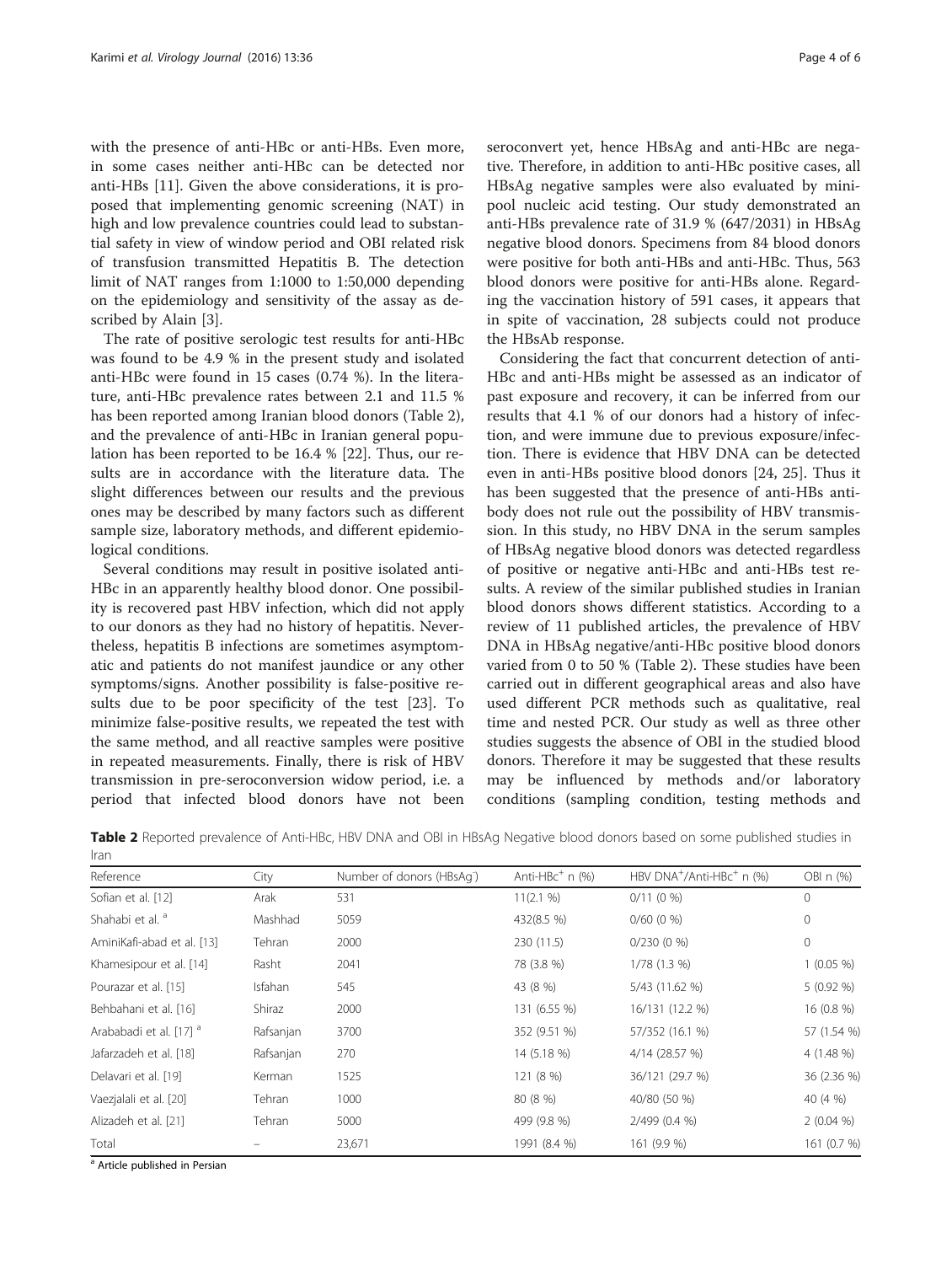<span id="page-4-0"></span>equipment) used by different researchers. Vaezjalali et al, who reported the highest frequency, claimed improved accuracy of HBV DNA detection through the use of a homemade nested PCR technique with at least two different sets of primers in their study. In a study conducted earlier by Shahabi et al (article in Persian) this method has been used as well. In the mentioned article, there was no evidence of HBV DNA in 60 samples.

The results of similar studies on the frequency of HBV-DNA positivity in HBsAg negative, anti-HBc positive blood donors in other countries show great variation. The frequency was reported 0 % in Turkey and Greece [\[26](#page--1-0)–[28\]](#page--1-0), 1.25 % in Saudi Arabia [\[29\]](#page--1-0), 1.59 % in Germany [[23](#page--1-0)], 4.86 % in Italy [\[30](#page--1-0)], 7.5 % in India [\[31](#page--1-0)], 17.2 % in Egypt [\[32](#page--1-0)], 38 % in Japan [\[33\]](#page--1-0) and 90.5 % in Sudan [\[34\]](#page--1-0).

Differences in the frequencies of occult HBV infection in different studies could be related to the endemicity of HBV infection, geographical variations, the sensitivity of the screening tests being used to detect HBV DNA and other viral markers, sample size, power of the study, composition of study population and so on.

Evidence shows that anti-HBc testing has only a little effect on the blood safety. However, the use of individual NAT test can improve the HBV related blood safety. In spite of introducing the individual NAT test, transfusion centres cannot bypass the serological tests and various combinations of serology and NAT are implemented in different countries [3]. Currently, about 27 countries in the world have implemented NAT for hepatitis B virus screening in blood donors as a mandatory or voluntary approach [[35\]](#page--1-0). High coverage of HBV vaccination in the early infantile period (around 97 %) was achieved and consequently a marked decrease in the HBV prevalence among general population was reported. In addition, vaccination in the health care workers has been implemented since 1993 and mass vaccination for adolescents who was born from 1989 to 1992 was also performed to extend the immunity to larger group of young population. Moreover, a series of studies on the general population have shown that the efficacy of hepatitis B vaccine has been more than 80 % [\[36](#page--1-0), [37\]](#page--1-0). The combined effect of vaccine and improvement on public health status resulted change in the HBV epidemic and Iran now is in a low-intermediate state. So that the epidemiological feature of virus in Iran might be presented as a describing factor to decrease the necessity of NAT test on Iranian blood donors.

# Conclusions

Occult HBV infection is a complex issue especially given the fact that many circumstances and conditions may influence the clinical and laboratory findings. In order to detect HBV-DNA in very low levels, it is necessary to use a highly sensitive technique.

In this study, HBV-DNA in anti-HBc seropositive blood donors could not be detected. Therefore, based on our data it is not suggested to screen anti-HBc or HBV NAT in Iranian blood donors. On the other hand, different rates of occult HBV infection in blood donors are reported across the country. In addition it should be considered that anti-HBc screening of the blood donors will lead to the loss of a significant number of donors. For example, in our experience, screening the donors for anti-HBc could result in approximately 5 % loss in blood donations, without significant evidence that such condition could affect the blood safety. Therefore, the decision on implementing the anti-HBc and HBV NAT should be based on more comprehensive, multicenter studies to perceive the actual amount of occult HBV infection in the general population and blood donors.

#### Competing interests

The authors declare that they have no competing interests.

#### Authors' contributions

GK designed the research, gathered the data and revised the article. NF gathered and analyzed the data. ZS revised the manuscript. MF interpreted the data. MZ reviewed the literature, wrote the manuscript and revised the article. All authors read and approved the final manuscript.

#### Acknowledgments

The authors would like to thank the staff of Blood transfusion research centre who contributed to this work. Compliance with ethical guidelines.

#### Received: 3 January 2016 Accepted: 22 February 2016 Published online: 05 March 2016

#### References

- 1. Global Database on Blood Safety, Summary Report 2011, available at: [http://www.who.int/bloodsafety/global\\_database/GDBS\\_Summary\\_](http://www.who.int/bloodsafety/global_database/GDBS_Summary_Report_2011.pdf?ua=1) [Report\\_2011.pdf?ua=1.](http://www.who.int/bloodsafety/global_database/GDBS_Summary_Report_2011.pdf?ua=1) Accessed 28 July 2015.
- 2. Cheraghali A. Overview of blood transfusion system of iran: 2002-2011. Iran J Public Health. 2012;41:89–93.
- 3. Allain JP, Cox L. Challenges in hepatitis B detection among blood donors. Curr Opin Hematol. 2011;18:461–6.
- 4. Cabrerizo M, Bartolome J, Caramelo C, Barril G, Carreno V. Molecular analysis of hepatitis B virus DNA in serum and peripheral blood mononuclear cells from hepatitis B surface antigen-negative cases. Hepatology. 2000;32:116–23.
- 5. Zaaijer HL, Torres P, Ontanon A, Ponte LG, Koppelman MH, Lelie PN, et al. Multiple surface antigen mutations in five blood donors with occult hepatitis B virus infection. J Med Virol. 2008;80:1344–9.
- 6. Said ZN. An overview of occult hepatitis B virus infection. World J Gastroenterol. 2011;17:1927–38.
- 7. Raimondo G, Pollicino T, Cacciola I, Squadrito G. Occult hepatitis B virus infection. J Hepatol. 2007;46:160–70.
- 8. Farzadegan H, Harbour C, Ala F. The prevalence of hepatitis B surface antigen and its antibody in blood donors and high risk groups in Iran. Vox Sang. 1979;37:182–6.
- 9. Alavian SM, Hajarizadeh B, Ahmadzad-Asl M, Kabir A, Bagheri-Lankarani K. Hepatitis B Virus infection in Iran: A systematic review. Hepat Mon. 2008;4: 281–94.
- 10. Rezvan H, Abolghassemi H, Kafiabad SA. Transfusion-transmitted infections among multitransfused patients in Iran: a review. Transfus Med. 2007;17: 425–33.
- 11. Hollinger FB. Hepatitis B, virus infection and transfusion medicine: science and the occult. Transfusion. 2008;48:1001–26.